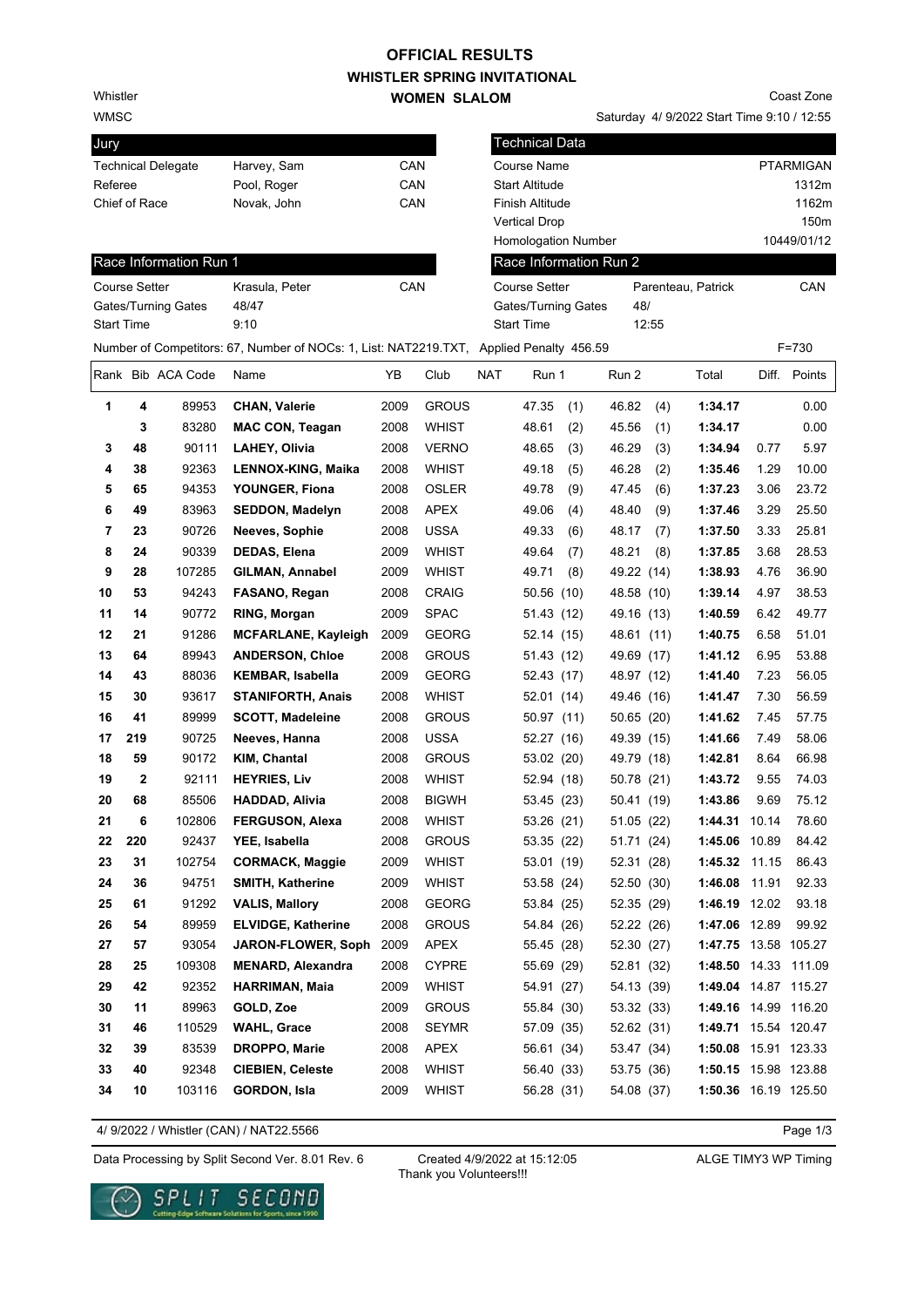## **WHISTLER SPRING INVITATIONAL WOMEN SLALOM OFFICIAL RESULTS**

Saturday 4/ 9/2022 Start Time 9:10 / 12:55 Coast Zone

|    |     | Rank Bib ACA Code | Name                                  | YB   | Club         | NAT | Run 1       | Run 2        |     | Total                 | Diff. Points |
|----|-----|-------------------|---------------------------------------|------|--------------|-----|-------------|--------------|-----|-----------------------|--------------|
| 35 | 56  | 90861             | <b>DUNCAN, Alexis</b>                 | 2008 | APEX         |     | 56.32 (32)  | 55.75 (43)   |     | 1:52.07 17.90 138.76  |              |
| 36 | 62  | 92246             | COOK, Ruby                            | 2009 | WHIST        |     | 57.81 (37)  | 55.24 (42)   |     | 1:53.05 18.88 146.36  |              |
| 37 | 17  | 107288            | KEOGH, Sarah                          | 2009 | WHIST        |     | 57.18 (36)  | 56.19 (44)   |     | 1:53.37 19.20 148.84  |              |
| 38 | 5   | 102868            | PAGET, Tua                            | 2009 | WHIST        |     | 58.83 (38)  | 55.06 (41)   |     | 1:53.89 19.72 152.87  |              |
| 39 | 50  | 107615            | <b>BLONDIN, Lea</b>                   | 2009 | <b>BIGWH</b> |     | 59.71 (40)  | 54.90 (40)   |     | 1:54.61 20.44 158.45  |              |
| 40 | 35  | 90480             | <b>HATTON, Kaia</b>                   | 2009 | <b>SEYMR</b> |     | 1:02.17(46) | 54.12 (38)   |     | 1:56.29 22.12 171.47  |              |
| 41 | 45  | 90195             | <b>LUCAS, Annette</b>                 | 2009 | <b>GROUS</b> |     | 1:00.67(42) | 56.46 (45)   |     | 1:57.13 22.96 177.98  |              |
| 42 | 1   | 91797             | <b>ANDERSON, Charlotte</b>            | 2009 | <b>WHWTR</b> |     | 59.16 (39)  | 58.58 (48)   |     | 1:57.74 23.57 182.71  |              |
| 43 | 63  | 89997             | <b>SAMIS, Bronwyn</b>                 | 2009 | <b>WHIST</b> |     | 59.78 (41)  | 59.76 (52)   |     | 1:59.54 25.37 196.67  |              |
| 44 | 44  | 92415             | <b>MAJOR, Olivia</b>                  | 2009 | <b>GROUS</b> |     | 1:01.59(43) | 58.51 (47)   |     | 2:00.10 25.93 201.01  |              |
| 45 | 22  | 94541             | <b>AGOSTINO, Cecelia</b>              | 2008 | <b>SNOWV</b> |     | 1:01.97(45) | 58.31 (46)   |     | 2:00.28 26.11 202.40  |              |
| 46 | 9   | 90190             | <b>HULTMAN, Elena</b>                 | 2009 | <b>GROUS</b> |     | 1:02.47(47) | 58.75 (49)   |     | 2:01.22 27.05 209.69  |              |
| 47 | 32  | 92855             | <b>GREEN, Kate</b>                    | 2009 | <b>VERNO</b> |     | 1:01.64(44) | 1:00.05(53)  |     | 2:01.69 27.52 213.33  |              |
| 48 | 33  | 105885            | <b>FERGUSON, Kylie</b>                | 2009 | <b>MSFLD</b> |     | 1:14.35(60) | 47.39        | (5) | 2:01.74 27.57 213.72  |              |
| 49 | 66  | 102871            | <b>WHITE, Chloe</b>                   | 2009 | <b>WHIST</b> |     | 1:02.58(48) | 1:00.53(54)  |     | 2:03.11 28.94 224.34  |              |
| 50 | 37  | 109856            | YARMARK, Malaya                       | 2008 | <b>WHWTR</b> |     | 1:04.00(51) | 59.48 (51)   |     | 2:03.48 29.31 227.21  |              |
| 51 | 55  | 108776            | <b>MAGNUSSON, Linden</b>              | 2009 | <b>WHIST</b> |     | 1:03.00(49) | 1:01.55(58)  |     | 2:04.55 30.38 235.50  |              |
| 52 | 7   | 90064             | <b>ANDERSON, Lily</b>                 | 2009 | <b>GROUS</b> |     | 1:03.69(50) | 1:01.17(56)  |     | 2:04.86 30.69 237.91  |              |
| 53 | 8   | 90193             | LAM, Ona                              | 2009 | <b>GROUS</b> |     | 1:04.29(52) | 1:01.48(57)  |     | 2:05.77 31.60 244.96  |              |
| 54 | 60  | 92147             | LEE, Gily                             | 2009 | <b>SNOWV</b> |     | 1:05.61(55) | 1:02.73(60)  |     | 2:08.34 34.17 264.88  |              |
| 55 | 67  | 90325             | <b>EMERY, Sophia</b>                  | 2009 | <b>WHIST</b> |     | 1:05.53(54) | 1:03.58(61)  |     | 2:09.11 34.94 270.85  |              |
| 56 | 58  | 91603             | <b>BERRY, Charlotte</b>               | 2008 | <b>SNOWV</b> |     | 1:07.93(56) | 1:02.71(59)  |     | 2:10.64 36.47 282.71  |              |
| 57 | 12  | 92724             | <b>MCGOWAN, Lily</b>                  | 2009 | <b>WHIST</b> |     | 1:04.81(53) | 1:06.38(63)  |     | 2:11.19 37.02 286.98  |              |
| 58 | 47  | 94876             | <b>BESSIE, Hazel</b>                  | 2009 | <b>WHIST</b> |     | 1:09.82(58) | 1:07.71 (64) |     | 2:17.53 43.36 336.12  |              |
| 59 | 215 | 109443            | <b>CHAMBERS, Nika</b>                 | 2009 | <b>WHIST</b> |     | 1:09.40(57) | 1:09.00(65)  |     | 2:18.40 44.23 342.87  |              |
| 60 | 13  | 89990             | <b>O'DONOHUE, Emerson</b>             | 2009 | <b>GROUS</b> |     | 1:12.17(59) | 1:09.06 (66) |     | 2:21.23 47.06 364.81  |              |
| 61 | 51  | 92109             | FELL, Sarah                           | 2009 | <b>GROUS</b> |     | 2:24.85(61) | 51.47 (23)   |     | 3:16.321:42.15 791.86 |              |
|    |     |                   | <b>NOT PERMITTED TO START 1st RUN</b> |      |              |     |             |              |     |                       |              |
|    |     |                   | DID NOT START 1st RUN: 1 competitor   |      |              |     |             |              |     |                       |              |
|    | 27  | 89948             | <b>BOUVIER, Camille</b>               | 2009 | <b>GROUS</b> |     |             |              |     |                       |              |
|    |     |                   | DID NOT FINISH 1st RUN: 2 competitors |      |              |     |             |              |     |                       |              |
|    | 26  | 92867             | <b>TAYLOR, Mikalah</b>                | 2009 | <b>BIGWH</b> |     |             | 53.62 (35)   |     |                       |              |
|    | 16  | 92899             | <b>VEILLETTE, Gabrielle</b>           | 2009 | <b>CYPRE</b> |     |             | 1:06.20(62)  |     |                       |              |

|    |        | <b>DISQUALIFIED 1st RUN: 3 competitors</b> |      |       |             |         |
|----|--------|--------------------------------------------|------|-------|-------------|---------|
| 29 | 109855 | <b>PERREAULT, Millie</b>                   | 2008 | WHWTR | 59.06 (50)  | Gate 10 |
| 18 | 90830  | <b>CHEVALIER, Lola</b>                     | 2009 | WHWTR | 1:00.80(55) | Gate 10 |
| 52 | 94899  | <b>QUINLAN, Isabelle</b>                   | 2008 | WHIST | 51.81 (25)  | Gate 22 |

**NOT PERMITTED TO START 2nd RUN**

**DID NOT START 2nd RUN**

WMSC Whistler

4/ 9/2022 / Whistler (CAN) / NAT22.5566

Data Processing by Split Second Ver. 8.01 Rev. 6 Created 4/9/2022 at 15:12:05 ALGE TIMY3 WP Timing



Created 4/9/2022 at 15:12:05 Thank you Volunteers!!!